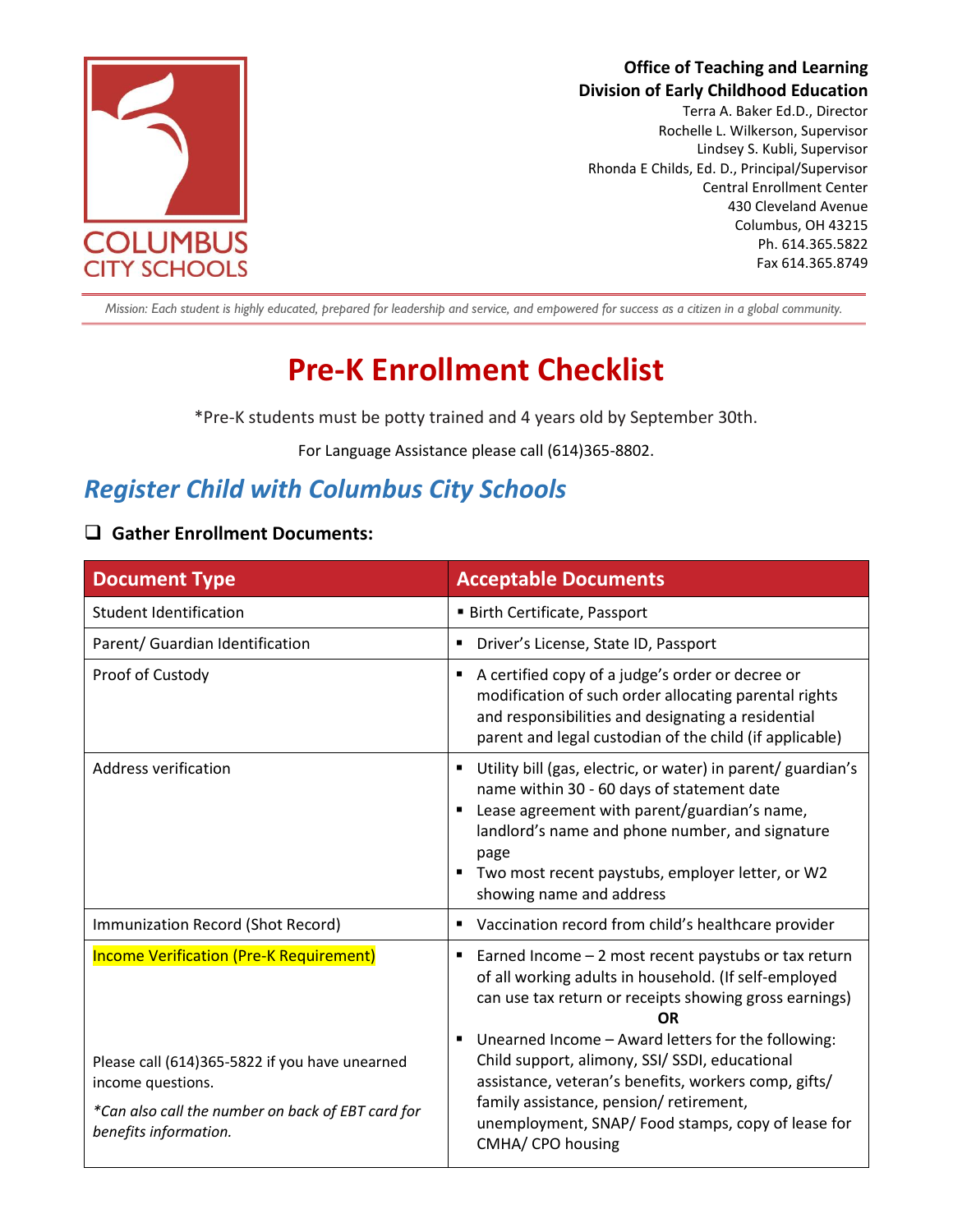# ❑ **Complete Online Registration:**

Parents must fill out student registration and upload required enrollment documents online using Speedy Pass.

Visit the district website:

**ccsoh.us** → **Enroll** → **Speedy Pass**(scroll down and click the Speedy Pass button)

\*On the last page of the online registration, be sure to go to the calendar and select a day and time for an appointment to meet virtually with an Enrollment Specialist.

> *Please contact Central Enrollment if you have problems with the online registration or scheduling your virtual appointment:*

| <b>Phone</b> | Fax          | <b>Email</b>                         | <b>Address</b>       |
|--------------|--------------|--------------------------------------|----------------------|
| 614-365-4011 | 614-365-4013 | centralenrollment@columbus.k12.oh.us | 430 Cleveland Avenue |
|              |              |                                      | Columbus, OH 43215   |

#### ❑ **Enrollment Specialist Appointment**

Prior to your appointment, you will receive a Zoom link via email to log in to your Virtual Enrollment Appointment.

An enrollment Specialist will verify your documents. After the appointment, you will receive parent portal information (if this is your first child enrolling in Columbus City Schools) and the Pre-K Enrollment Packet.

# *Complete Pre-K Enrollment*

### ❑ **Parent Portal:**

If this is your first time enrolling a child in Columbus City Schools, you will receive an activation key from the enrollment specialist to set up your parent portal. If you cannot find the email, please check your junk folder. Write down your username and password for later.

If you've forgotten your username/ password, click on EXISTING USER, then click FORGOT USERNAME/ PASSWORD, and the information will be sent to the recovery email used to set up your account. If you no longer have access to that email, please send a picture ID with your child's name and date of birth to [parentportalaccess@columbus.k12.oh.us.](mailto:parentportalaccess@columbus.k12.oh.us)

### ❑ **Complete the Pre-K Pre-Enrollment Application & School Selection in Parent Portal:**

In the portal, click "More" and then Pre-K Pre-Enrollment. You will need to answer a few questions. At the end, you will be able to select up to three schools.

If space is available, an offer will be made in the parent portal. The parent/ guardian has 48 hours to accept or decline the offer. If the offer is not accepted within 48 hours, it will be automatically declined.

If space is not available, you will receive a waitlist number.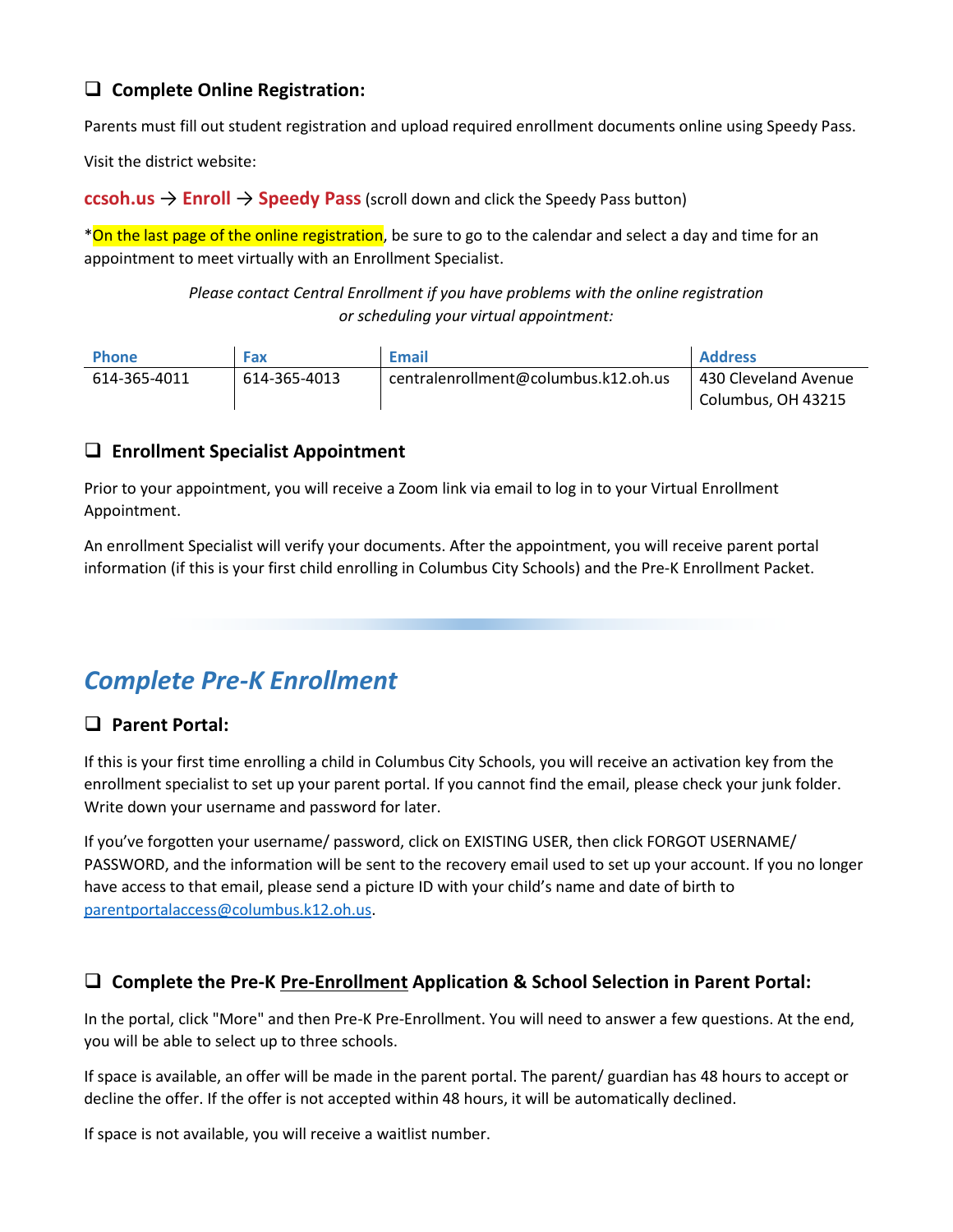# ❑ **Submit the Pre-K Enrollment documents** *before* **your child starts school**

| <b>Document</b>                                                                                                                                                    | What is it?                                                                                                                                                                                                                                                                                 |                   |
|--------------------------------------------------------------------------------------------------------------------------------------------------------------------|---------------------------------------------------------------------------------------------------------------------------------------------------------------------------------------------------------------------------------------------------------------------------------------------|-------------------|
| <b>Eligibility Screening Tool</b><br>Submit to eceenrollment@columbus.k12.oh.us<br>*Included in Pre-K Packet from enrollment<br>specialist.                        | The Ohio Department of Education requires families who<br>participate in publicly funded childcare to submit the<br>Eligibility Screening Tool and supporting documentation<br>for income verification.<br>Turning in this document helps ensure that our program<br>is tuition-free!       |                   |
| <b>Medical</b><br>This is NOT the same thing as the immunization/                                                                                                  | Every Pre-K student is required to have an up-to-date<br>immunization record <b>AND</b> a copy of a well child visit or<br>yearly physical done within the last 12 months on file.                                                                                                          |                   |
| vaccine record.                                                                                                                                                    | Students may not attend class until this requirement is met.                                                                                                                                                                                                                                |                   |
| *Well child visit/ physical summary required<br>*Fax medical form to (614)365-8745                                                                                 | Please have your child's healthcare provider fill out the<br>Pre-K Medical form included in the Pre-K Packet.<br>Provider's medical statement or visit summary is also<br>acceptable.<br><b>ECE Nurse Contact Information:</b>                                                              |                   |
|                                                                                                                                                                    |                                                                                                                                                                                                                                                                                             |                   |
|                                                                                                                                                                    | <b>Phone</b>                                                                                                                                                                                                                                                                                | Fax               |
|                                                                                                                                                                    | $(614)365 - 5204$<br>$(614)365 - 5205$<br>$(614)365 - 5865$<br>Ask to speak to an ECE nurse to confirm receipt of fax or<br>email ecenurses@columbus.k12.oh.us.                                                                                                                             | $(614)365 - 8745$ |
| <b>Pre-K Packet</b><br>*Enrollment Specialist will send to parent/<br>guardian<br>Submit to eceenrollment@columbus.k12.oh.us<br>*Fax Medical form to (614)365-8745 | <b>Includes following Documents:</b><br><b>Eligibility Screening Tool</b><br><b>Family Information Form</b><br><b>Transportation Arrangements</b><br>Step up to Quality<br>п<br>Ready4Success<br>п<br>Medical Form - completed by physician<br>п<br>Dental Form - completed by dentist<br>Е |                   |

*You can find more information about our Early Childhood Education program on the Columbus City Schools website here:*

**ccsoh.us** → **Departments** → **Early Childhood Education** → **Pre-Kindergarten**

Please review the Parent Handbook.

FAQs continued on next page.